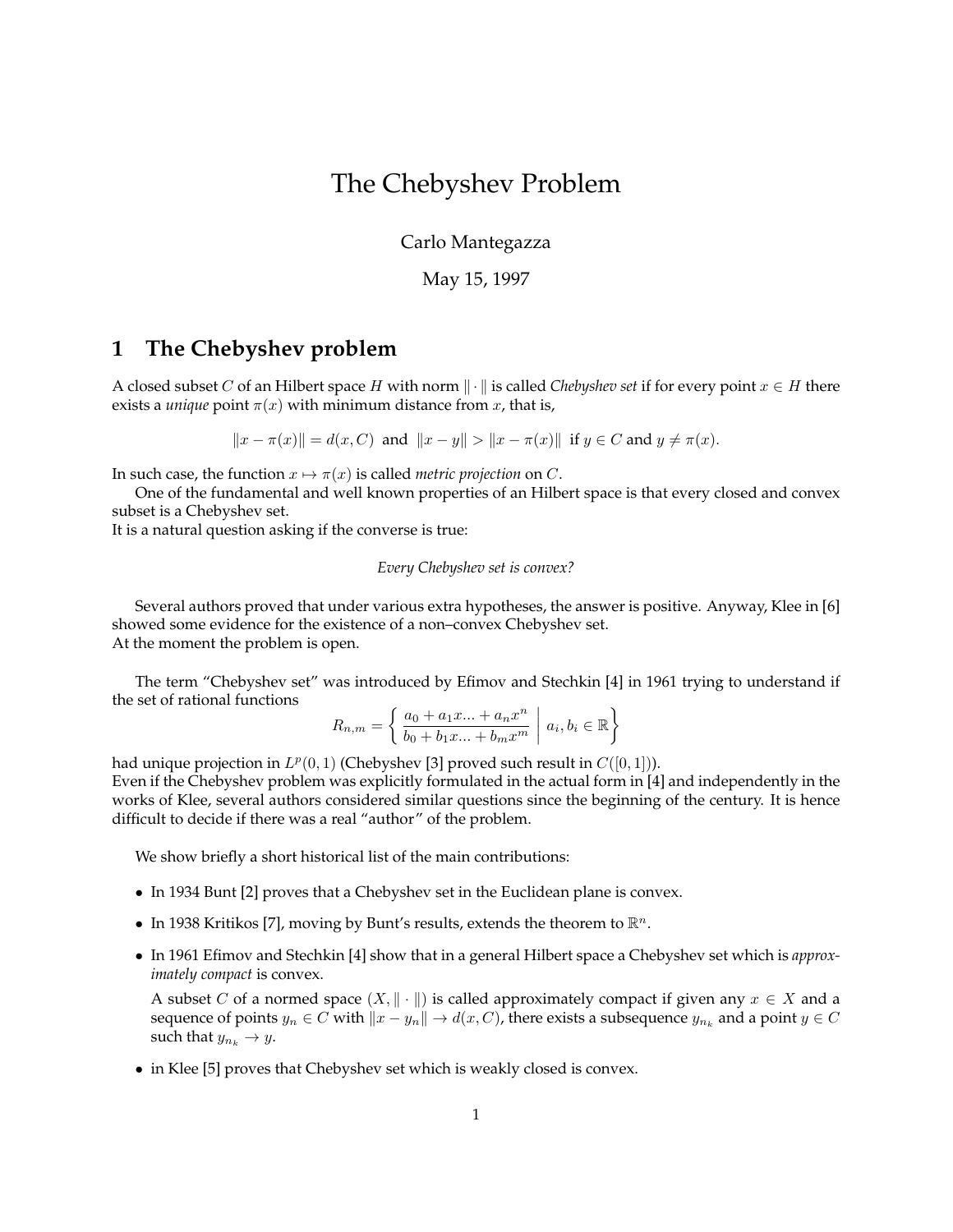• In 1969 Asplund [1] shows that a Chebyshev set with a continuous metric projection is convex.

By the result of Asplund, the Chebyshev problem can then be reformulated as follows:

*Every Chebyshev set has a continuous metric projections?*

There are several hypotheses which imply the continuity of the metric projection, notably the weakly closedness of the set  $C$  in the Hilbert space  $H$ .

The fact that in  $\mathbb{R}^n$  the weak and the strong topology coincide, makes such hypothesis superfluous and gives an heuristic motivation for the strong difference between the finite and the infinite dimensional case.

At the moment, to our knowledge, the problem to prove the same conclusion for closed subsets of a Hilbert space (even separable), not weakly closed and sharing the unique projection property, is completely open. Also a counterexample was not found, though actually most of the work concentrated on proving the assertion not on disproving it.

For further details and references, see the rather comprehensive article of Vlasov [\[2\]](#page-2-0).

## **2 A proof for weakly closed subsets** C

We are going to show a proof (up to our knowledge original), in collaboration with G. Alberti, that a Chebyshev subset  $C$  of the Hilbert space  $H$  which is weakly closed, it is convex. In particular, this proof works for  $\mathbb{R}^n$ .

Considering the distance function from C,  $d_C(x) : H \to \mathbb{R}$ , we have that  $d_C(x) = ||x - \pi(x)||$ , by the uniqueness of the point of minimum distance, at every point  $x \in H \setminus C$  the distance function  $d_C$  is differentiable and the modulus of the gradient is 1. Defining the function

$$
W(x) = \frac{\|x\|^2 - d_C^2(x)}{2},
$$

we then get,

$$
\nabla W(x) = x - d_C(x)\nabla d_C(x) = \pi(x),
$$

at every point of  $H \setminus C$ , by the properties of the distance function. Moreover, the function  $W : H \to \mathbb{R}$  is convex, being sup of linear continuous functionals on H,

$$
W(x) = \frac{||x||^2 - \inf_{y \in C} ||x - y||^2}{2} = \sup_{y \in C} \frac{2\langle x, y \rangle - ||y||^2}{2}
$$

We study the following ODE *system*,

$$
\begin{cases}\n\dot{x}(t) = \nabla d_C(x(t)), \\
x(0) = y.\n\end{cases}
$$
\n(2.1)

<span id="page-1-0"></span>.

Suppose that the system [\(2.1\)](#page-1-0) has a unique maximal solution for every initial point  $y \in H \setminus C$ , then for  $t \leq 0$ , the solution  $x(t)$  follows the segment connecting y to its projection  $\pi(y)$  on C. This implies, considering the solution curve for  $t \geq 0$ , that this latter is also a straight halfline, moreover all its points  $x(t)$ have a common projection  $\pi(x(t)) \in C$ .

From this fact we can conclude that for every point y not belonging to  $C$  there exists a separating hyperplane between y and  $C$ , which implies that  $C$  is convex. Indeed, by choosing a hyperplane crossing orthogonally the "interior" of the segment connecting y and  $\pi(y)$ , there cannot be points of C in the halfspace containing *y*, otherwise such points would be definitely closer to  $x(t)$  than  $\pi(x(t))$ , as  $t \to +\infty$ .